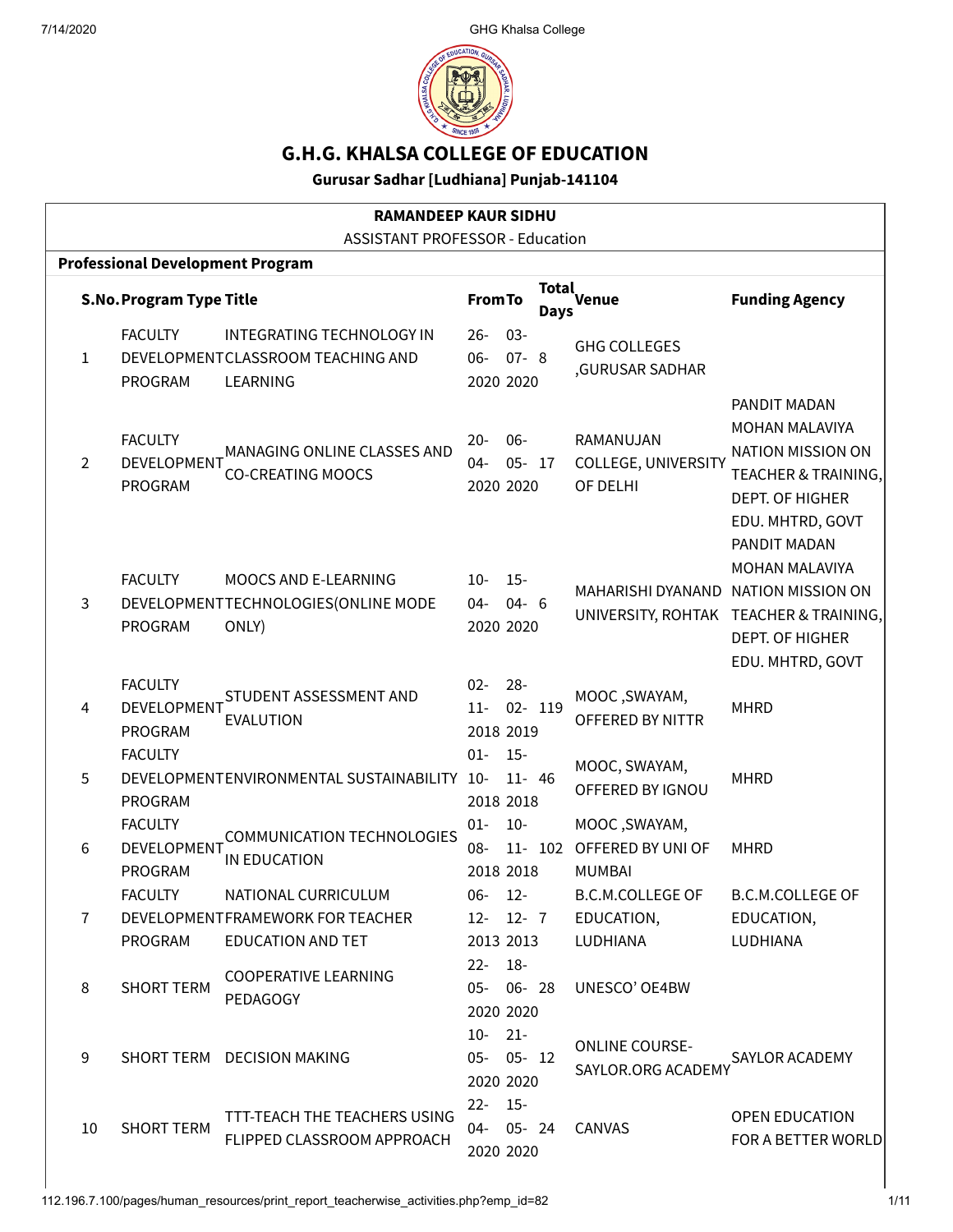| SHORT TERM        | SEVERE ACUTE RESPIRATORY<br>SHORT TERM INFECTION (SARI) TREATMENT<br><b>FACILITY DESIGN</b><br><b>HOW TO TEACH</b> | $16-$<br>16-<br>04-<br>$04 - 1$<br>2020 2020                                                                                                                                                                                                                                                                                                       | <b>ONLINE COURSE -</b><br>HEALTH EMERGENCE WHO                                                                                                                                                                 |                                                                                                                                                                                                                                                                                                                                                                                                                                                                               |
|-------------------|--------------------------------------------------------------------------------------------------------------------|----------------------------------------------------------------------------------------------------------------------------------------------------------------------------------------------------------------------------------------------------------------------------------------------------------------------------------------------------|----------------------------------------------------------------------------------------------------------------------------------------------------------------------------------------------------------------|-------------------------------------------------------------------------------------------------------------------------------------------------------------------------------------------------------------------------------------------------------------------------------------------------------------------------------------------------------------------------------------------------------------------------------------------------------------------------------|
|                   |                                                                                                                    |                                                                                                                                                                                                                                                                                                                                                    |                                                                                                                                                                                                                |                                                                                                                                                                                                                                                                                                                                                                                                                                                                               |
|                   |                                                                                                                    |                                                                                                                                                                                                                                                                                                                                                    |                                                                                                                                                                                                                |                                                                                                                                                                                                                                                                                                                                                                                                                                                                               |
|                   |                                                                                                                    |                                                                                                                                                                                                                                                                                                                                                    | PROGRAMME                                                                                                                                                                                                      |                                                                                                                                                                                                                                                                                                                                                                                                                                                                               |
|                   |                                                                                                                    | $08 -$<br>08-                                                                                                                                                                                                                                                                                                                                      |                                                                                                                                                                                                                |                                                                                                                                                                                                                                                                                                                                                                                                                                                                               |
|                   | <b>ONLINE: PROVIDING CONTINUITY</b>                                                                                | $04 - 1$<br>04-                                                                                                                                                                                                                                                                                                                                    | <b>FUTURE LEARN</b>                                                                                                                                                                                            | <b>FUTURE LEARN</b>                                                                                                                                                                                                                                                                                                                                                                                                                                                           |
|                   | <b>FOR STUDENTS</b>                                                                                                | 2020 2020                                                                                                                                                                                                                                                                                                                                          |                                                                                                                                                                                                                |                                                                                                                                                                                                                                                                                                                                                                                                                                                                               |
|                   | <b>INFECTION PREVENTION AND</b>                                                                                    | $06 -$<br>06-                                                                                                                                                                                                                                                                                                                                      | <b>ONLINE COURSE -</b>                                                                                                                                                                                         |                                                                                                                                                                                                                                                                                                                                                                                                                                                                               |
|                   | SHORT TERM CONTROL OF NOVEL CORONA                                                                                 | $04 - 1$<br>04-                                                                                                                                                                                                                                                                                                                                    | HEALTH EMERGENCE WHO                                                                                                                                                                                           |                                                                                                                                                                                                                                                                                                                                                                                                                                                                               |
|                   | <b>VIRUS</b>                                                                                                       | 2020 2020                                                                                                                                                                                                                                                                                                                                          | PROGRAMME                                                                                                                                                                                                      |                                                                                                                                                                                                                                                                                                                                                                                                                                                                               |
|                   | COVID-19: OPERATIONAL                                                                                              |                                                                                                                                                                                                                                                                                                                                                    |                                                                                                                                                                                                                |                                                                                                                                                                                                                                                                                                                                                                                                                                                                               |
|                   |                                                                                                                    |                                                                                                                                                                                                                                                                                                                                                    |                                                                                                                                                                                                                |                                                                                                                                                                                                                                                                                                                                                                                                                                                                               |
|                   | 19 PARTNERS PLATFORM TO                                                                                            |                                                                                                                                                                                                                                                                                                                                                    |                                                                                                                                                                                                                |                                                                                                                                                                                                                                                                                                                                                                                                                                                                               |
|                   | <b>SUPPORT COUNTRY</b>                                                                                             |                                                                                                                                                                                                                                                                                                                                                    |                                                                                                                                                                                                                |                                                                                                                                                                                                                                                                                                                                                                                                                                                                               |
|                   | PREPAREDNESS AND RESPONSE                                                                                          |                                                                                                                                                                                                                                                                                                                                                    |                                                                                                                                                                                                                |                                                                                                                                                                                                                                                                                                                                                                                                                                                                               |
|                   | (SELF PACED)                                                                                                       |                                                                                                                                                                                                                                                                                                                                                    |                                                                                                                                                                                                                |                                                                                                                                                                                                                                                                                                                                                                                                                                                                               |
|                   | UNDERSTANDING OPEN                                                                                                 | $17 -$<br>$15 -$                                                                                                                                                                                                                                                                                                                                   |                                                                                                                                                                                                                |                                                                                                                                                                                                                                                                                                                                                                                                                                                                               |
| SHORT TERM        | EDUCATIONAL RESOURCES( SELF                                                                                        | $03 - 03 - 3$                                                                                                                                                                                                                                                                                                                                      | <b>ONLINE COURSE-COL</b>                                                                                                                                                                                       | COMMONWEALTH OF                                                                                                                                                                                                                                                                                                                                                                                                                                                               |
|                   | PACED)                                                                                                             | 2020 2020                                                                                                                                                                                                                                                                                                                                          |                                                                                                                                                                                                                | LEARNING, CANADA                                                                                                                                                                                                                                                                                                                                                                                                                                                              |
|                   |                                                                                                                    | $28 -$<br>$29 -$                                                                                                                                                                                                                                                                                                                                   |                                                                                                                                                                                                                |                                                                                                                                                                                                                                                                                                                                                                                                                                                                               |
| <b>SHORT TERM</b> |                                                                                                                    | $11 - 11 - 2$                                                                                                                                                                                                                                                                                                                                      |                                                                                                                                                                                                                | SAYLOR ACADEMY                                                                                                                                                                                                                                                                                                                                                                                                                                                                |
|                   |                                                                                                                    | 2019 2019                                                                                                                                                                                                                                                                                                                                          |                                                                                                                                                                                                                |                                                                                                                                                                                                                                                                                                                                                                                                                                                                               |
|                   |                                                                                                                    | 19-28-                                                                                                                                                                                                                                                                                                                                             |                                                                                                                                                                                                                |                                                                                                                                                                                                                                                                                                                                                                                                                                                                               |
| <b>SHORT TERM</b> |                                                                                                                    | $11 -$                                                                                                                                                                                                                                                                                                                                             | MOOC, SWAYAM,                                                                                                                                                                                                  | <b>MHRD</b>                                                                                                                                                                                                                                                                                                                                                                                                                                                                   |
|                   |                                                                                                                    | 2018 2019                                                                                                                                                                                                                                                                                                                                          |                                                                                                                                                                                                                |                                                                                                                                                                                                                                                                                                                                                                                                                                                                               |
|                   |                                                                                                                    |                                                                                                                                                                                                                                                                                                                                                    | MOOC, SWAYAM,                                                                                                                                                                                                  |                                                                                                                                                                                                                                                                                                                                                                                                                                                                               |
|                   |                                                                                                                    |                                                                                                                                                                                                                                                                                                                                                    | <b>OFFERED BY</b>                                                                                                                                                                                              |                                                                                                                                                                                                                                                                                                                                                                                                                                                                               |
|                   |                                                                                                                    | $27 -$                                                                                                                                                                                                                                                                                                                                             | NATIONAL INSTITUTE                                                                                                                                                                                             |                                                                                                                                                                                                                                                                                                                                                                                                                                                                               |
| <b>SHORT TERM</b> |                                                                                                                    | 09-<br>$11 - 56$                                                                                                                                                                                                                                                                                                                                   |                                                                                                                                                                                                                | <b>MHRD</b>                                                                                                                                                                                                                                                                                                                                                                                                                                                                   |
|                   |                                                                                                                    | 2018 2018                                                                                                                                                                                                                                                                                                                                          | <b>TEACHERS TRAINING</b>                                                                                                                                                                                       |                                                                                                                                                                                                                                                                                                                                                                                                                                                                               |
|                   |                                                                                                                    |                                                                                                                                                                                                                                                                                                                                                    |                                                                                                                                                                                                                |                                                                                                                                                                                                                                                                                                                                                                                                                                                                               |
|                   |                                                                                                                    |                                                                                                                                                                                                                                                                                                                                                    | ,CHANDIGARH                                                                                                                                                                                                    |                                                                                                                                                                                                                                                                                                                                                                                                                                                                               |
|                   |                                                                                                                    |                                                                                                                                                                                                                                                                                                                                                    |                                                                                                                                                                                                                |                                                                                                                                                                                                                                                                                                                                                                                                                                                                               |
|                   |                                                                                                                    |                                                                                                                                                                                                                                                                                                                                                    |                                                                                                                                                                                                                | <b>MHRD</b>                                                                                                                                                                                                                                                                                                                                                                                                                                                                   |
|                   |                                                                                                                    |                                                                                                                                                                                                                                                                                                                                                    |                                                                                                                                                                                                                |                                                                                                                                                                                                                                                                                                                                                                                                                                                                               |
|                   |                                                                                                                    |                                                                                                                                                                                                                                                                                                                                                    |                                                                                                                                                                                                                |                                                                                                                                                                                                                                                                                                                                                                                                                                                                               |
|                   |                                                                                                                    |                                                                                                                                                                                                                                                                                                                                                    |                                                                                                                                                                                                                |                                                                                                                                                                                                                                                                                                                                                                                                                                                                               |
|                   |                                                                                                                    | $09 - 8$                                                                                                                                                                                                                                                                                                                                           |                                                                                                                                                                                                                | <b>MHRD</b>                                                                                                                                                                                                                                                                                                                                                                                                                                                                   |
|                   |                                                                                                                    | 2018 2018                                                                                                                                                                                                                                                                                                                                          |                                                                                                                                                                                                                |                                                                                                                                                                                                                                                                                                                                                                                                                                                                               |
|                   |                                                                                                                    |                                                                                                                                                                                                                                                                                                                                                    |                                                                                                                                                                                                                |                                                                                                                                                                                                                                                                                                                                                                                                                                                                               |
|                   |                                                                                                                    |                                                                                                                                                                                                                                                                                                                                                    |                                                                                                                                                                                                                |                                                                                                                                                                                                                                                                                                                                                                                                                                                                               |
|                   |                                                                                                                    |                                                                                                                                                                                                                                                                                                                                                    |                                                                                                                                                                                                                | <b>MHRD</b>                                                                                                                                                                                                                                                                                                                                                                                                                                                                   |
|                   |                                                                                                                    |                                                                                                                                                                                                                                                                                                                                                    |                                                                                                                                                                                                                |                                                                                                                                                                                                                                                                                                                                                                                                                                                                               |
|                   |                                                                                                                    |                                                                                                                                                                                                                                                                                                                                                    |                                                                                                                                                                                                                |                                                                                                                                                                                                                                                                                                                                                                                                                                                                               |
|                   |                                                                                                                    |                                                                                                                                                                                                                                                                                                                                                    |                                                                                                                                                                                                                |                                                                                                                                                                                                                                                                                                                                                                                                                                                                               |
|                   |                                                                                                                    |                                                                                                                                                                                                                                                                                                                                                    |                                                                                                                                                                                                                |                                                                                                                                                                                                                                                                                                                                                                                                                                                                               |
| <b>BOOK</b>       | <b>SHORT TERM</b><br><b>Publications</b><br><b>CHAPTER IN BOOK</b>                                                 | SAYLOR001: LEARNING AT SAYLOR<br>ACADEMY(SELF PACED)<br>RESEARCH METHODOLOGY FOR<br>SOCIAL SCIENCE TEACHERS<br><b>CURRICULUM IMPLEMENTATION</b><br>AND EVALUATION<br>SHORT TERM MIND EDUCATION (SELF PACED)<br>ENVIRONMENT NATURAL<br>SHORT TERM RESOURCES AND SUSTAINABLE<br>DEVELOPMENT(SELF PACED)<br>SHORT TERM CRITICAL THINKING (SELF PACED) | PLANNING GUIDELINES AND COVID-<br>$22 -$<br>$23 -$<br>$03 - 03 - 2$<br>2020 2020<br>$21 -$<br>$20 -$<br>$25 -$<br>$09 -$<br>$09 - 6$<br>2018 2018<br>$18 - 25 -$<br>09-<br>$24 -$<br>$15-$<br>09-<br>2018 2018 | <b>ONLINE COURSE -</b><br>HEALTH EMERGENCE WHO<br>PROGRAMME<br><b>ONLINE COURSE-</b><br>SAYLOR.ORG ACADEMY<br>02- 102<br>OF TECHNICAL<br>AND RESEARCH<br>MOOC, SWAYAM,<br>OFFERED BY<br><b>INTERNATIONAL</b><br>YOUTH FELLOSHIP<br>MOOC, SWAYAM,<br>OFFERED BY<br>UNIVERSITY OF<br><b>HYDERABAD</b><br>MOOC, SWAYAM,<br>09- 10<br>OFFERED BY SHIV<br>NANAD UNIVERSITY<br>1. TEACHER'S WORKPLACE STRESS SCALE, 0, HP BHARGAVA BOOK HOUSE, 2016, No. of pages-30, 93-83398-84-1 |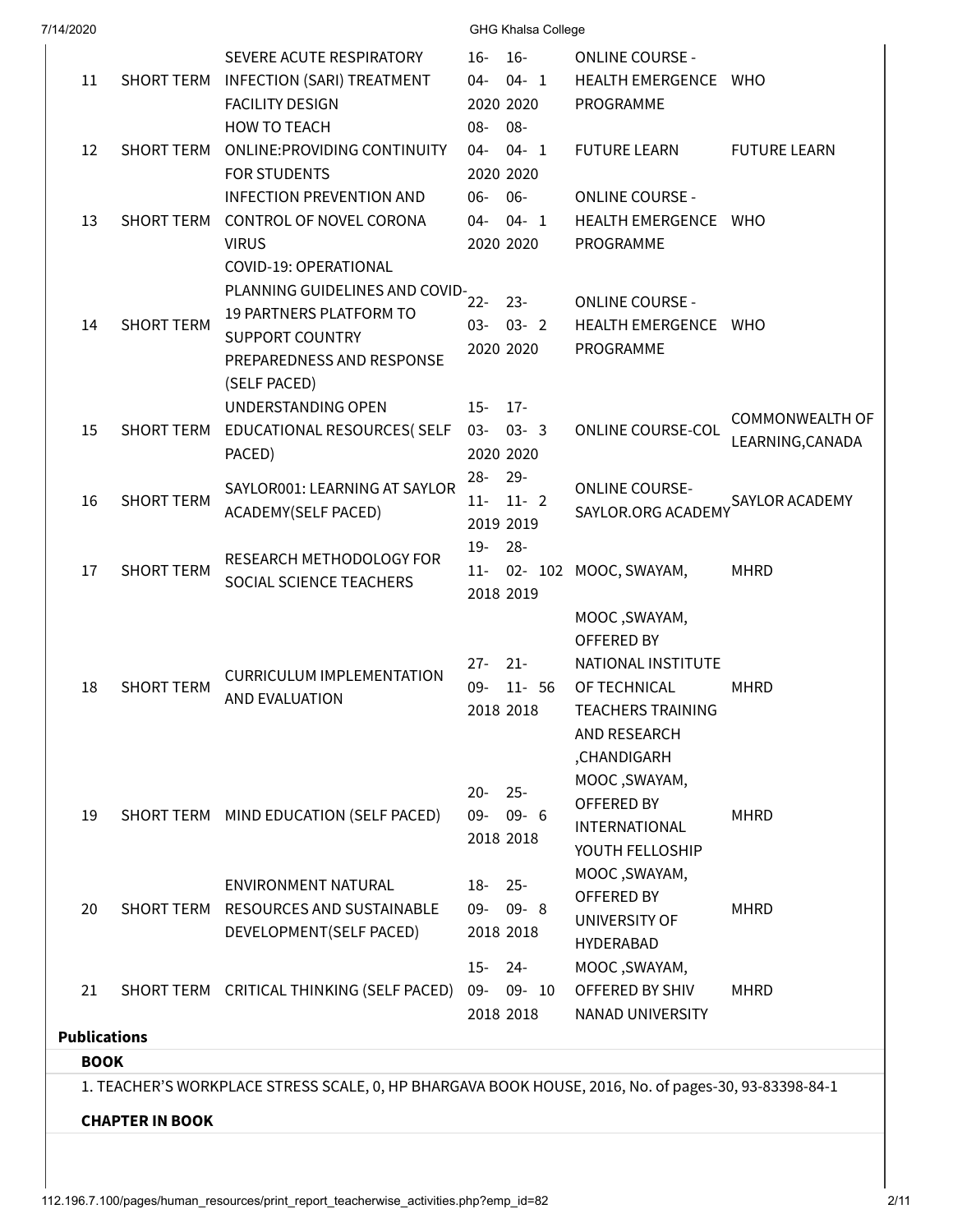1. GURU NANAK DEV JI AND BHAKTI CULT, IDEOLOGY OF GURU NANAK DEV JI AND SINDHIYAT-LEADING TO A VIRTUOUS WORLD , TWENTYFIRST CENTURY PUBLICATION, PATIALA2019, 2019, Pages from 134 to 136, 978-81-943233-9-6 2. PEACE EDUCATION IN INDIA THROUGH RELATIONSHIP BETWEEN ACADEMIA AND POLITICS , EMANATING CURRENTS IN TEACHER EDUCATION, 0, BOOKMAN DELHI, 2018, Pages from 69 to 72, 978-93-86113-14-8

3. ACADEMIA –INDUSTRY COLLABORATION THROUGH INDUSTRY BASED LEARNING AND ONLINE LEARNING , COLLABORATION OF ACADEMIA AND INDUSTRY –NEED OF HOURS, 0, TWENTYFIRST CENTURY PUBLICATION, PATIALA, 2017, Pages from 181 to 185, 978-93-85449-14-7

4. IMPACT OF GLOBALISATION ON CULTURE, HUMAN DEVELOPMENT AND EDUCATION, EDUCATION FOR HUMAN RIGHTS AND CULTURE IN AN EMERG, 0, TWENTYFIRST CENTURY PUBLICATION, PATIALA , 2016, Pages from 69 to 71, 978-93-85448-48-5

5. PRESERVATION OF CULTURAL HERITAGE: THE STRATEGIC ROLE OF THE LIBRARY, DOCUMENTATION AND MUSEUMSEDUCATION FOR SUSTAINABLE DEVELOPMENT- VISION TO REALIT, EDUCATION FOR SUSTAINABLE DEVELOPMENT- VISION TO REALITY , 0, TWENTYFIRST CENTURY PUBLICATION, PATIALA, 2016, Pages from 204 to 208, 978-93-85447-23-5

6. LIFE SKILLS EDUCATION –NEED OF THE HOUR, LIFE SKILLS EDUCATION: EQUIPMENT FOR LIFE, 0, ZOHRA PUBLICATION, PATIALA, 2016, Pages from 250 to 253, 978-93-82376-95-8

7. E-LEARNING AND BARRIERS IN IMPLEMENTATION OF E-LEARNING , INTEGRATING TEACHER EDUCATION WITH TECHNOLOGICAL ADVANCES, ZOHRA PUBLICATION, PATIALA, 2015, Pages from 204 to 209, 978-93-82376-70-5 8. IMPROVE EDUCATION SYSTEM THROUGH ASSESSMENT, INNOVATION, AND EVALUATION, DYNAMICS OF EDUCATION, NEW DELHI PUBLICATION, 2015, Pages from 131 to 138, 978-93-81274-94-1

9. POLICY PERSPECTIVES FOR IMPLEMENTATION OF TWO YEARS M.ED PROGRAMME, TRANSFORMING TEACHER EDUCATION IN CHANGING SCENARIO, TWENTYFIRST CENTURY PUBLICATION, PATIALA, 2015, Pages from 101 to 105, 978-93-80748-85-6

10. EMERGING TRENDS AND INNOVATIONS IN TEACHER'S EDUCATION, NURTURING HIGHER EDUCATION –A STEP TOWARDS EXCELLENCE, TWENTYFIRST CENTURY PUBLICATION, PATIALA, 2015, Pages from 530 to 5535, 978-93-80748- 94-8

11. SWAMI DAYANANDSARASWATI –HIS LIFE AND WORK FOR ARYASAMAJ, DILEMMAS OF CURRENT TIMES AND SWAMI DAYANAND, PREET SATYA SADAN LUDHIANA, 2015, Pages from 134 to 139, 978-81-929264-1-4

12. CONSTRUCTIVISM IN TEACHER EDUCATION: FUNCTION PERFORMED BY NCTE, REVITALIZING TEACHER EDUCATION-NEED OF THE HOUR, 0, NATIONAL PRESS ASSOCIATION DELHI, 2015, Pages from 126 to 131, 978-81-93048- 04-7

13. E-AGRICULTURE- A BOON IN AGRICULTURE TO EMPOWER FARMING COMMUNITIES IN INDIA, REDEFINING LITERACY IN THE EMERGING DIGITAL SOCIETY, 0, TWENTYFIRST CENTURY PUBLICATION, PATIALA, 2015, Pages from 185 to 188, 978-93-85446-02-3

14. FINANCIAL SUPPORT THE RIGHT TO EDUCATION FOR SSA, SCHOOL EDUCATION-UNIVERSALISATIONAND QUALITY CONCERNS, 0, TWENTYFIRST CENTURY PUBLICATION, PATIALA, 2015, Pages from 207 to 211, 978-93-85446-52-8 15. PROMOTING HEALTHY EATING AND PHYSICAL ACTIVITY FOR A HEALTHIER NATION, VALUES BASED EDUCATION-CHALLENGES AND SUGGESTIONS, 0, TWENTYFIRST CENTURY PUBLICATION, PATIALA, 2015, Pages from 74 to 78, 978- 93-85446-71-9

16. URBANIZATION AND HUMAN RIGHTS, EDUCATIONAL THOUGHTS AND PRACTICES :AN ANTHOLOGY, 0, TWENTYFIRST CENTURY PUBLICATION, PATIALA, 2015, Pages from 71 to 75, 978-93-85446-96-2

17. PREFERRING BOY TO A GIRLS: WHY?, AN IDEAL SOCIETY :QUEST FOR EXCELLENCE, TWENTYFIRST CENTURY PUBLICATION, PATIALA, 2014, Pages from 215 to 221, 978-93-8014-538-9

18. FACULTY DEVELOPMENT PROGRAMME: STEP TOWARD PROVIDING QUALITY EDUCATION, QUALITY ASSURANCE IN HIGHER EDUCATION VIS–A-VIS HRD :PERSPECTIVES AND CHALLENGES, TWENTYFIRST CENTURY PUBLICATION, PATIALA, 2014, Pages from 279 to 284, 978-93-8014-547-1

19. LEARNING TO LIVE TOGETHER, GLOBAL ETHICS FOR PEACE AND SECURITY SEARCHING FOR A NEW PARADIGM OF LIVING TOGETHER , TWENTYFIRST CENTURY PUBLICATION, PATIALA, 2014, Pages from 290 to 299, 978-93-8014-528-0 20. ROLE OF TEACHERS AND TEACHER EDUCATION FOR THE DEVELOPMENT OF INCLUSIVE EDUCATION, INCLUSIVE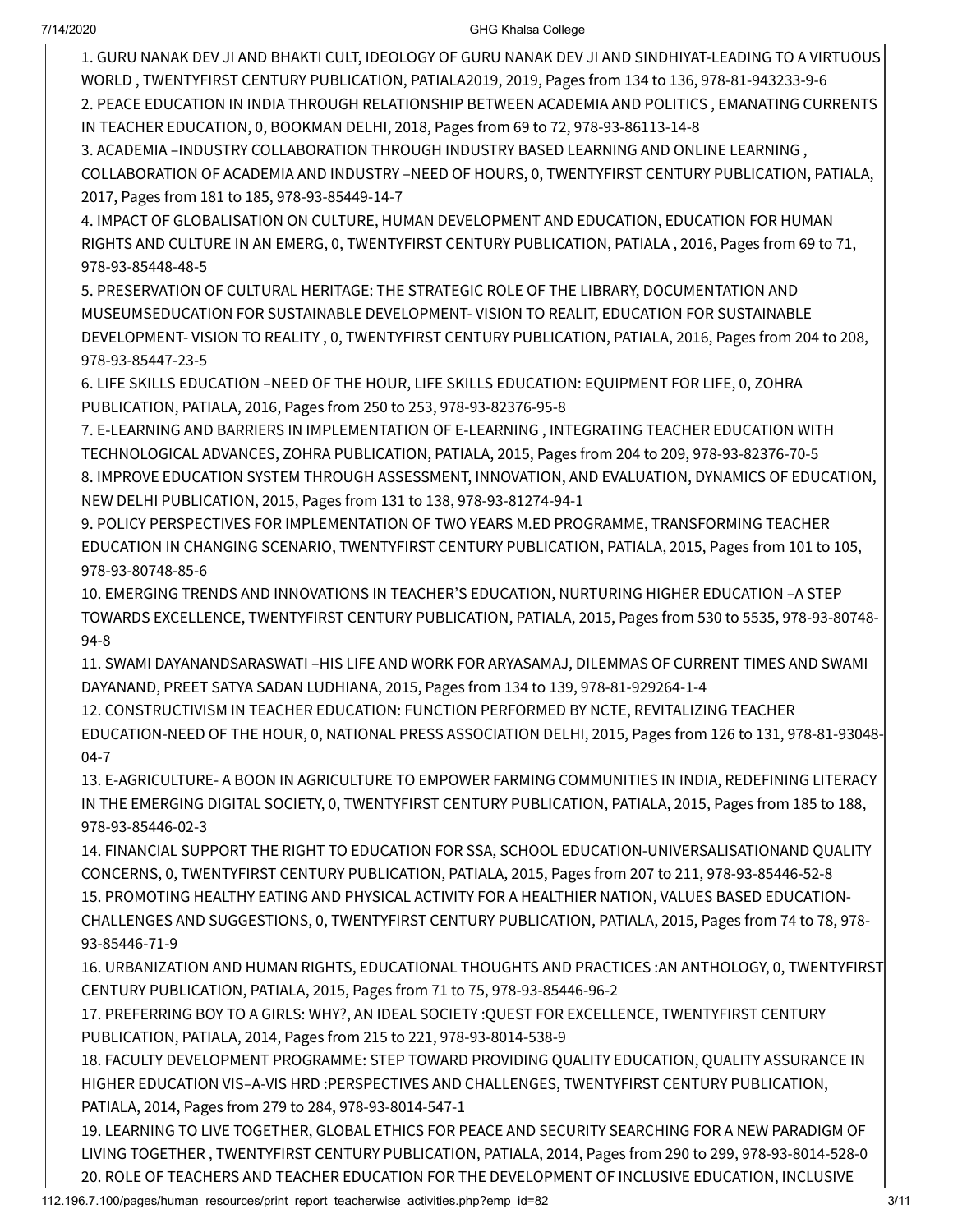EDUCATION-VISION TO PRACTICE, HIND PUBLISHERS: MAHARAJ NAGAR, LUDHIANA. , 2014, Pages from 270 to 278, 978- 81-909549-2-1

21. ISSUES AND CHALLENGES IN RIGHT TO EDUCATION, RIGHT TO EDUCATION: CHALLENGES AND IMPLEMENTATION, TWENTYFIRST CENTURY PUBLICATION, PATIALA, 2014, Pages from 372 to 375, 978-93-313-2324-8

22. ASSEMBLING YOUTH FOR COMMUNITY : ENGAGEMENT THROUGH PEACE EDUCATION, VALUE CRISIS-A CHALLENGE FOR EDUCATION, TWENTYFIRST CENTURY PUBLICATION, PATIALA, 2014, Pages from 298 to 303, 978-81-89463-29-8 23. SEXUAL HARASSMENT AT WORKPLACE, CONTRIVE EDUCATORS FOR GLOBAL EDUCATION, TWENTYFIRST CENTURY PUBLICATION, PATIALA, 2014, Pages from 223 to 227, 978-93-8014-552-5

24. PEDAGOGICAL ISSUES: INTEGRATION OF ICT IN SECONDARY EDUCATION, EDUCATION FOR ALL- STATUS AND CHALLENGES IN 21ST CENTURY, TWENTYFIRST CENTURY PUBLICATION, PATIALA, 2014, Pages from 242 to 246, 978-93- 8014-595-2

25. NEW PROFESSIONALISM APPROACH, REMODELING OF WORKFORCE AND THE RESTRUCTURING OF TEACHER' WORK, PROFESSIONALIZATION OF TEACHER EDUCATION, NATIONAL PRESS ASSOCIATION DELHI, 2014, Pages from 31 to 37, 978-81-930480-0-9

26. PERCEPTIONS ABOUT TEACHER AND TEACHER 'S EDUCATION :A VIEW OF VERMA COMMITTEE, FUTURE PERSPECTIVES FOR EXCELLENCE IN TEACHER EDUCATION, TWENTYFIRST CENTURY PUBLICATION, PATIALA, 2014, Pages from 386 to 390, 978-81-89463-74-8

27. BUILDING A STRONG PEDAGOGICAL FOUNDATION OF TEACHERS , LEARNING TO TEACH PREPARATION AND QUALITY DELIVERANCE , TWENTYFIRST CENTURY PUBLICATION, PATIALA, 2014, Pages from 154 to 157, 978-93-8206- 358

28. DIFFERENTIATING CLASSROOM INSTRUCTION :RETHINKING TRADITIONAL PRACTICES, REDESIGNING CLASSROOM ENVIRONMENT - ROAD TO REFORM , TWENTYFIRST CENTURY PUBLICATION, PATIALA, 2014, Pages from 136 to 139, 978- 81-89463-98-8

29. BARRIERS TO ADMITTANCE INCLUSION EDUCATION IN INDIA:A CHALLENGE AND SUCCESS IN THE PATH OF INCLUSIVE EDUCATION , QUALITY CONCERN IN TEACHER EDUCATION , TWENTYFIRST CENTURY PUBLICATION, PATIALA, 2014, Pages from 193 to 196, 978-93-8014-549-5

30. REFLECTION AS A VITAL TOOL FOR NAVIGATING LIFE IN TODAY'S CLASSROOM, RESURGENCE OF EDUCATION-AN EFFORT TOWARDS QUALITY CULTURE IN EDUCATION, NARVAAN PUBLICATION,LUDHIANA, 2013, Pages from 312 to 316, 978-81-92391-6-0

31. QUALITY EDUCATION FOR SUSTAINABLE DEVELOPMENT IN CURRENT CONTEXT AND THEIR FUTURE OPPORTUNITIES, CHALLENGES FOR SUSTAINABLE DEVELOPMENT AND QUALITY ASSURANCE IN EDUCATION, TWENTYFIRST CENTURY PUBLICATION, PATIALA, 2013, Pages from 205 to 212, 978-93-80144-27-6 32. TEACHER EDUCATION IN 21ST CENTURY: SOME REFLECTIONS, CHANGING ROLE OF TEACHERS IN 21ST CENTURY, TWENTYFIRST CENTURY PUBLICATION, PATIALA, 2013, Pages from 158 to 162, 978-93-80144-27-6

33. DRUG ADDICTION AMONG YOUTH: CAUSES AND REMEDIAL, FUTURE AT STAKE: HELPING YOUTH TO TAKE CHANGE OF THEIR LIFE, TWENTYFIRST CENTURY PUBLICATION, PATIALA, 2013, Pages from 79 to 82, 978-93-80144-39-9

### PAPER IN JOURNAL

1. INTERNATIONAL, REFEREED, ISSUES AND CHALLENGES IN THE PATH OF QUALITY AND EXCELLENCE IN TEACHER EDUCATION, EDU-WORLD-A PEER REVIEWED /REFEREED JOURNAL OF EDUCATION AND MANAGEMENT , (MONYHLY), VIII, , July/2018, Pages from 71 to 76, 2319-7129

2. NATIONAL, UGC APPROVED, PROBLEM SOLVING ABILITY OF IX GRADE STUDENTS IN RELATION TO THEIR ACHIEVEMENT IN SCHOOL SUBJECTS , GHG JOURNAL OF SIXTH THOUGHT–A BI ANNUAL RESEARCH, (BI-ANNUALLY), 4, 2, GHG KHALSA COLLEGE OF EDUCATION ,GURUSAR SADHAR, September/2017, Pages from 7 to 10, 2348-9936, 1.58 3. NATIONAL, PEER REVIEWED, ACADEMIC ACHIEVEMENT OF SCHOOL STUDENTS IN RELATION TO THEIR STUDY HABITS, PARVIEW –A QUARTERLY RESEARCH JOURNAL, (BI-ANNUALLY), 10, 1, PARTAP COLLEGE OF EDUCATION,LUDHIANA, July/2017, Pages from 1 to 8, 2320-558X

4. INTERNATIONAL, UGC APPROVED, ATTITUDE OF PUPIL TEACHERS TOWARDS INFORMATION TECHNOLOGY, INTERNATIONAL INVENTIVE MULTIDISCIPLINARY JOURNAL, (MONTHLY), 6, 11, INVENTIVE PUBLICATIONS,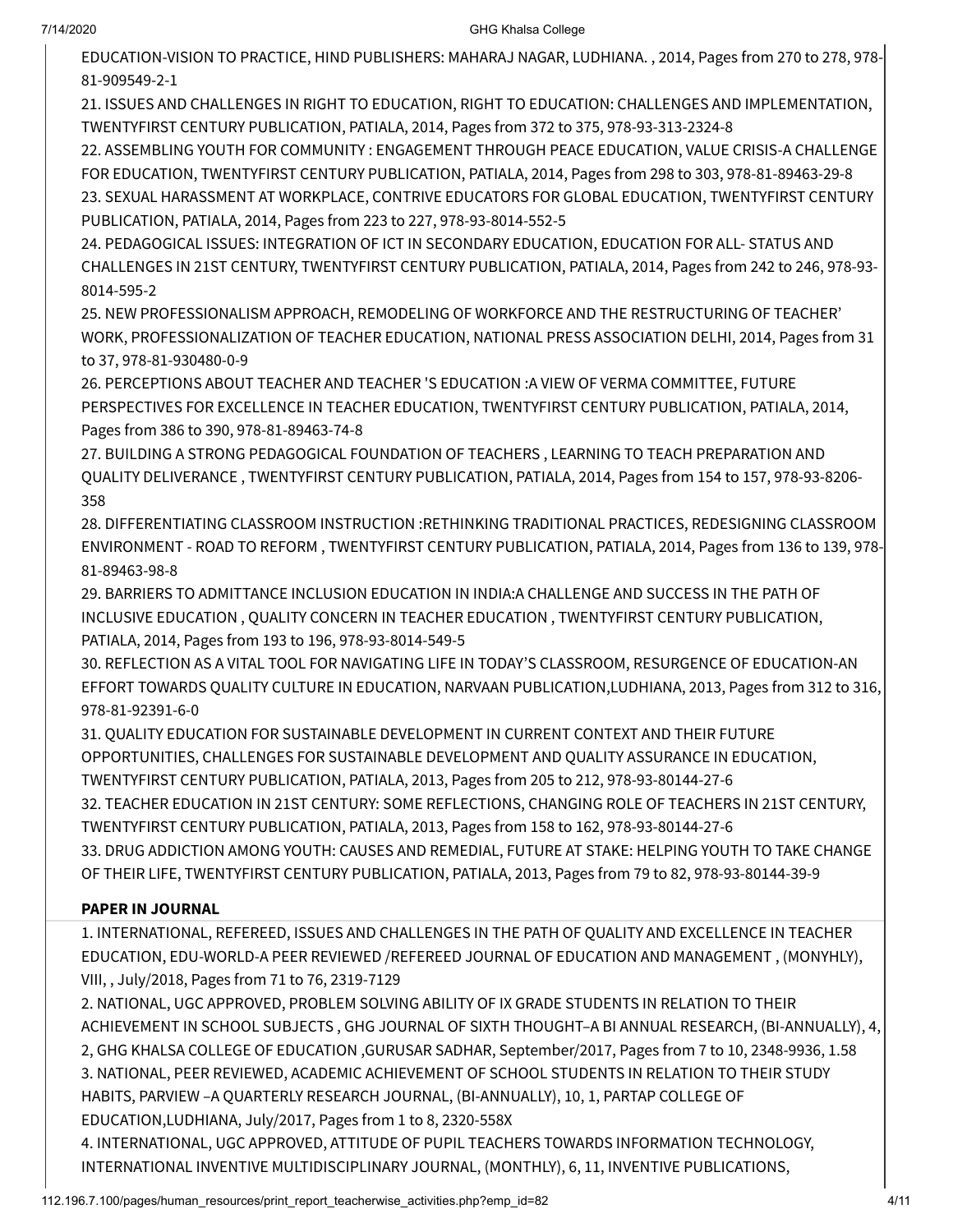November/2016, Pages from 19 to 23, 2348-7135

5. INTERNATIONAL, UGC APPROVED, PARENTAL ENCOURAGEMENT OF SECONDARY SCHOOL STUDENTS IN RELATION TO THEIR GENDER, FACULTY AND TYPE OF, RESEARCH INSIGHT-AN INTERNATIONAL JOURNAL OF INTER, (MONTHLY), 3, 2, RI-CIHRF, October/2016, Pages from 1 to 6, 2349-9346

6. INTERNATIONAL, PEER REVIEWED, PROBLEM SOLVING ABILITY IN RELATION TO ACADEMIC ACHIEVEMENT OF IX GRADE STUDENTS, INTERNATIONAL INVENTIVE MULTIDISCIPLINARY JOURNAL, (MONTHLY), 4, 7, INVENTIVE PUBLICATIONS, July/2016, Pages from 35 to 41, 2348-7135

7. NATIONAL, PEER REVIEWED, SELF-CONFIDENCE OF ADOLESCENTS IN RELATION TO THEIR GENDER AND LOCALE , PILLAI JOURNAL OF EDUCATIONAL RESEARCH AND TECHNOL, (YEARLY), 1, 1, PILLAI COLLEGE OF EDUCATION AND RESEARCH ,NEW PANVEL, July/2016, Pages from 34 to 42, 2249-4367

8. INTERNATIONAL, UGC APPROVED, TELEVISION AS A MODE OF ENTERTAINMENT AMONG STUDENTS, INTERNATIONAL INVENTIVE MULTIDISCIPLINARY JOURNAL, (MONTHLY), 4, 5, INVENTIVE PUBLICATIONS, May/2016, Pages from 30 to 37, 2348-7135

9. INTERNATIONAL, PEER REVIEWED, STUDY OF PERSONALITY HARDINESS IN RELATION TO GENDER, LOCALITY, ORGANIZATIONAL SET-UP AND MARITAL ST, ZENITH INTERNATIONAL JOURNAL OF MULTIDISCIPLINARY , (MONTHLY), 6, 1, ZENITH PUBLICATIONS, January/2016, Pages from 110 to 115, 2231-5780

10. NATIONAL, REVIEWED, EFFECT OF COMPUTER ASSISTED INSTRUCTIONS ON ACHIEVEMENT OF IX GRADE STUDENTS, PARVIEW –A QUARTERLY RESEARCH JOURNAL, (QUARTERLY ), VII, , January/2016, Pages from 32 to 45, 2320-558X

11. INTERNATIONAL, UGC APPROVED, STUDY OF MENTAL HEALTH OF SCHOOL TEACHERS IN RELATION TO JOB SATISFACTION, INTERNATIONAL MULTIDISCIPLINARY E-JOURNAL, (MONTHLY), 4, 9, IMEJ PUBLICATIONS, November/2015, Pages from 86 to 93, 2277-4262, 4.081

12. INTERNATIONAL, CONSTRUCTION AND STANDARDIZATION OF WORKPLACE STRESS SCALE FOR TEACHERS, INTERNATIONAL RESEARCH JOURNAL OF HUMAN RESOURCES AND SOCIAL SCIENCES , (MONTHLY), 2, 11, ASIA ASSOCIATION RESEARCH FOUNDATION, November/2015, Pages from 84 to 89, 2394-4218 , 2.561

13. INTERNATIONAL, REFEREED, MENTAL HEALTH OF ADOLESCENTS IN RELATION TO THEIR GENDER AND LOCALE , INTERNATIONAL MULTIDISCIPLINARY E-JOURNAL , (MONTHLY ), IV, IMEJ PUBLICATION , IMEJ PUBLICATIONS, September/2015, Pages from 96 to 104, 2277-4262, 4.081

14. NATIONAL, REVIEWED, STUDY OF PERSONALITY HARDINESS IN RELATION TO TEACHING EXPERIENCE AND TYPES OF SCHOOL, GHG JOURNAL OF SIXTH THOUGHT–A BI ANNUAL RESEARCH JOURNAL, (BI ANNUAL), II, , September/2015, Pages from 32 to 36, 2348-9936

15. INTERNATIONAL, REVIEWED, INTEGRATING ICT INTO TEACHING AND LEARNING PROCESS FOR DEVELOPING PEDAGOGICAL ISSUES THROUGH E-LEARNING , INTERNATIONAL MULTIDISCIPLINARY E-JOURNAL, (MONTHLY ), IV, KAKASEHAB D SHINDE , SHRI PARKASHAN , January/2015, Pages from 123 to 128, 2277-4262, 0.286

16. INTERNATIONAL, REVIEWED, EFFECT OF COMPUTER ASSISTED INSTRUCTIONS ON ACADEMIC ACHIEVEMENT OF IX GRADE STUDENTS, SCHOLARLY INTERNATIONAL MULTIDISCIPLINARY PRINT JOURNAL (SIMPJ)SCHOLARLY INTERNATIONAL MULTIDISCIPLINARY PRINT JOURNAL (SIMPJ), (MONTHLY ), I, , December/2014, Pages from 54 to 60, 2395-0609

17. NATIONAL, REVIEWED, A STUDY OF FAMILY VALUES AND CAREER VALUES AMONG PUPIL TEACHERS, SADBHAVNA RESEARCH JOURNAL OF HUMAN DEVELOPMENT, (ANNUALLY ), IV, , November/2014, Pages from 35 to 39, 2249-6424 18. INTERNATIONAL, REVIEWED, LEARNING AND THINKING STYLES IN RELATION TO ACADEMIC ACHIEVEMENT AMONG ADOLESCENTS, RESEARCH INSIGHT: AN INTERNATIONAL JOURNAL OF INTERDISCIPLINARY STUDIES AND RESEARCH IN HUMANITIES , (MONTHLY), I, , October/2014, Pages from 136 to 140, 2349-9346

19. NATIONAL, REVIEWED, EMOTIONAL COMPETENCE AMONG ADOLESCENTS IN RELATION TO GENDER AND LOCALE, MALWA JOURNAL OF EDUCATION, (ANNUALLY ), I, , October/2014, Pages from 16 to 19, 2250-334X

20. INTERNATIONAL, REFEREED, A STUDY OF EMOTIONAL COMPETENCE OF ADOLESCENTS IN RELATION TO THEIR SELF-CONFIDENCE, EDU-RESEARCH –A QUARTERLY INTERNATIONAL PEER REVIEWED REFEREED RESEARCH JOURNAL OF EDUCATION, (MONTHLY), III, , September/2014, Pages from 121 to 126, 2348-6015

21. INTERNATIONAL, REVIEWED, REDESIGNING OF TEACHER EDUCATION IN THE MULTI-CULTURAL CONTEXT,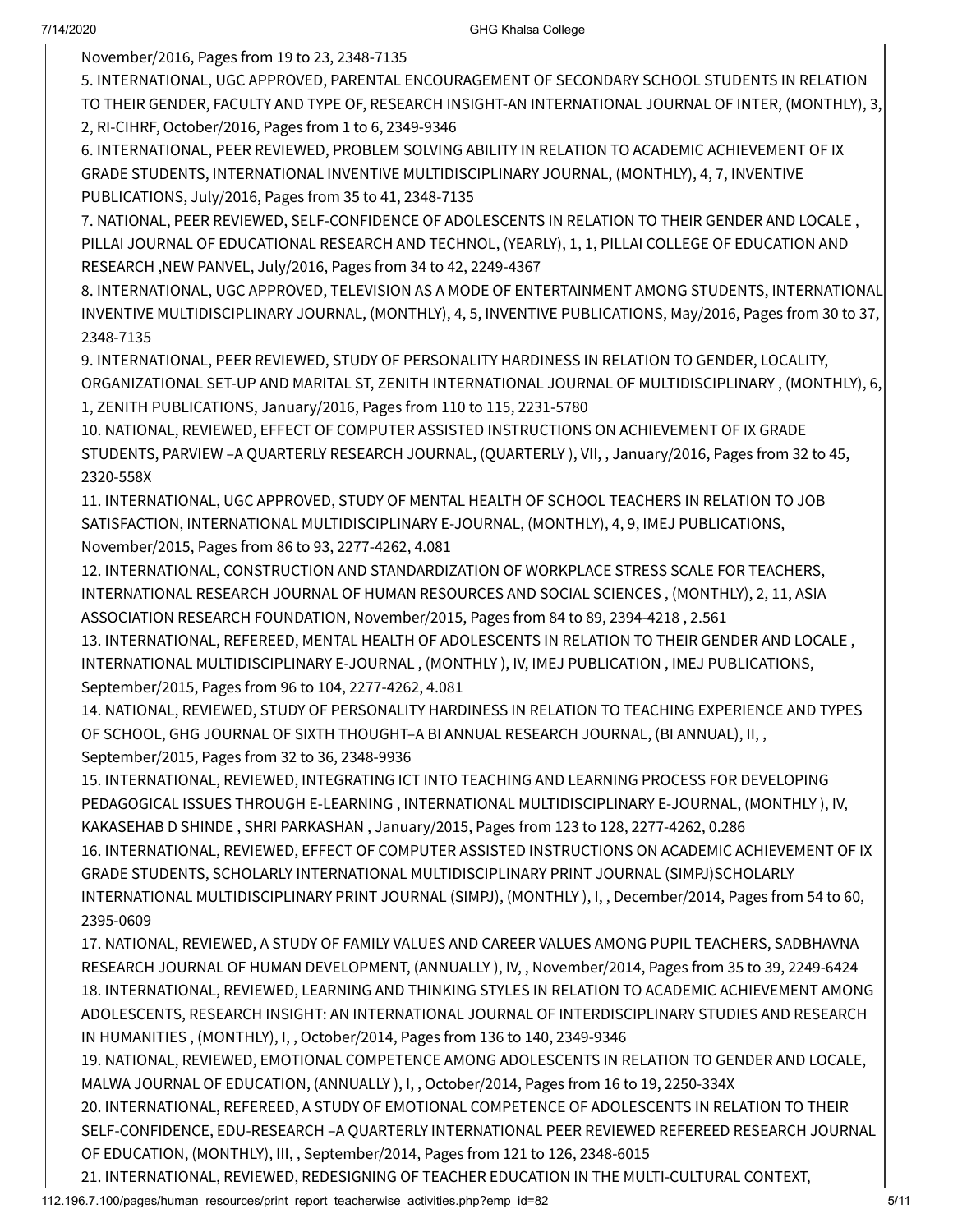INTERNATIONAL INVENTIVE MULTIDISCIPLINARY JOURNAL INTERNATIONAL INVENTIVE MULTIDISCIPLINARY JOURNAL, (MONTHLY), II, , September/2014, Pages from 26 to 32, 2348-7135

22. NATIONAL, REVIEWED, STUDY OF WORKPLACE STRESS AND PERSONALITY HARDINESS AMONG COLLEGE TEACHERS,, JOURNAL OF ADVANCED STUDIES IN EDUCATION AND MANAGEMENT , (BI-ANNUAL ), I, , July/2014, Pages from 27 to 33, 2350-0492

23. NATIONAL, REVIEWED, A STUDY OF MODERNIZATION IN RELATION TO EMOTIONAL INTELLIGENCE AMONG SCHOOL TEACHERS, BCM RESEARCH COLLOQUIUM -A BI ANNUAL RESEARCH JOURNAL, (BI-ANNUAL ), II, , June/2014, Pages from 63 to 66, 2320-9321

24. NATIONAL, REVIEWED, A STUDY OF RELATIONSHIP OF PERSONALITY HARDINESS AND COPING STYLES AMONG COLLEGE TEACHERS, GHG JOURNAL OF SIXTH THOUGHT–A BI ANNUAL RESEARCH JOURNAL, (BI ANNUAL), I, , June/2014, Pages from 29 to 32, 2348-9936

25. INTERNATIONAL, REVIEWED, FIELD BASED LEARNING: NEW APPROACH TO LEARN, INTERNATIONAL MULTIDISCIPLINARY E-JOURNAL, (MONTHLY), III, , June/2014, Pages from 153 to 158, 2277-4262

26. INTERNATIONAL, REVIEWED, ROLE OF EDUCATION FOR HEALTHY SCHOOL COMMUNITIES, INTERNATIONAL MULTIDISCIPLINARY E-JOURNAL, (MONTHLY ), III, , February/2014, Pages from 1 to 5, 2277-4262

27. NATIONAL, REVIEWED, ROLE OF META COGNITION IN TEACHING ,LEARNING AND ASSESSING THEORY INTO PRACTICE, PARVIEW –A QUARTERLY RESEARCH JOURNAL, (QUARTERLY), III, , January/2014, 2320-558X 28. NATIONAL, REVIEWED, EFFECT OF PARRHO PUNJAB PROJECT ON THE BASIC MATHEMATICAL SKILLS OF RURAL AND URBAN PRIMARY STUDENTS OF DISTRICT SAS NAGAR, SADBHAVNA RESEARCH JOURNAL OF HUMAN DEVELOPMENT, (ANNUALLY ), III, , December/2013, Pages from 58 to 66, 2249-6424

29. NATIONAL, REVIEWED, MATHEMATICAL ANXIETY OF ADOLESCENTS IN RELATION TO THEIR LEARNING AND THINKING STYLES, BCM RESEARCH COLLOQUIUM –A BI ANNUAL RESEARCH JOURNAL, (BI- ANNUAL), I, , December/2013, Pages from 38 to 41, 2320-9321

30. INTERNATIONAL, REVIEWED, PERSONALITY HARDINESS OF PUPIL TEACHERS IN RELATION TO SELF ESTEEM, INTERNATIONAL MULTIDISCIPLINARY E-JOURNAL, (MONTHLY), II, , November/2013, Pages from 7 to 16, 2277-4262 31. NATIONAL, REVIEWED, A STUDY OF EMOTIONAL COMPETENCE OF ADOLESCENTS IN RELATION TO THEIR MENTAL HEALTH, SADBHAVNA RESEARCH JOURNAL OF HUMAN DEVELOPMENT, (ANNUNALLY), II, , December/2012, Pages from 61 to 68, 2249-6424

32. NATIONAL, REVIEWED, A STUDY OF SELF CONFIDENCE IN RELATION TO MENTAL HEALTH OF ADOLESCENTS, JOURNAL THE RECENT RESEARCH ON EDUCATION & PSYCHOLOGY, (ANNUALLY ), XVII, , 2012, Pages from 147 to 151, 2230-8814

33. NATIONAL, REVIEWED, A STUDY OF EFFECT ON MENTAL HEALTH AND EMOTIONAL COMPETENCE ON ACADEMIC ACHIEVEMENT OF THE ADOLESCENTS, JOURNAL THE RECENT RESEARCH ON EDUCATION & PSYCHOLOGY, (ANNUNALLY), XVII, , 2012, Pages from 82 to 91, 2230-8814

34. NATIONAL, REVIEWED, IMPACT OF PARENTAL ENCOURAGEMENT ON MENTAL HEALTH OF ADOLESCENTS, JOURNAL THE RECENT RESEARCH ON EDUCATION & PSYCHOLOGY, (ANNUALLY ), XIV, , 2009, Pages from 67 to 73, REG NO 69788/96

## Participations

## **CONFERENCE**

1. 07-06-2020 to 08-06-2020/INTERNATIONAL SYMPOSIUM/RELIGIOUS TOURISM:HISTORIC SIKH SHRINES/GGN KHALSA COLLEGE LUDHIANA/GGN KHALSA COLLEGE LUDHIANA/COMMUNITY COLLEGE/PARTICIPANT

2. 17-01-2020 to 17-01-2020/INTERNATIONAL SEMINAR /RETOUCHING ENVIRONMENTAL CONCERNS IN PRESENT SCENARIO /SANT DARBARA SINGH COLLEGE OF EDUCATION FOR WOMEN, LOPON/SANT DARBARA SINGH COLLEGE OF EDUCATION FOR WOMEN, LOPON/CDC PANJAB UNIVERSITY CHANDIGARH/PAPER PRESENTER/ECO SCHOOL AND ENVIRONMENTAL VALUES OF CHILDREN

3. 06-04-2019 to 06-04-2019/3RD INTERNATIONAL DIGITAL/BLENDED LEARNING FOR GEN Z: SMART PRACTICES FOR SMART LEARNERS /BHUTTA COLLEGE OF EDUCATION ,BHUTTA/BHUTTA COLLEGE OF EDUCATION ,BHUTTA/PAPER PRESENTER/PAST ,PRESENT AND FUTURE OF BLENDED LEARNING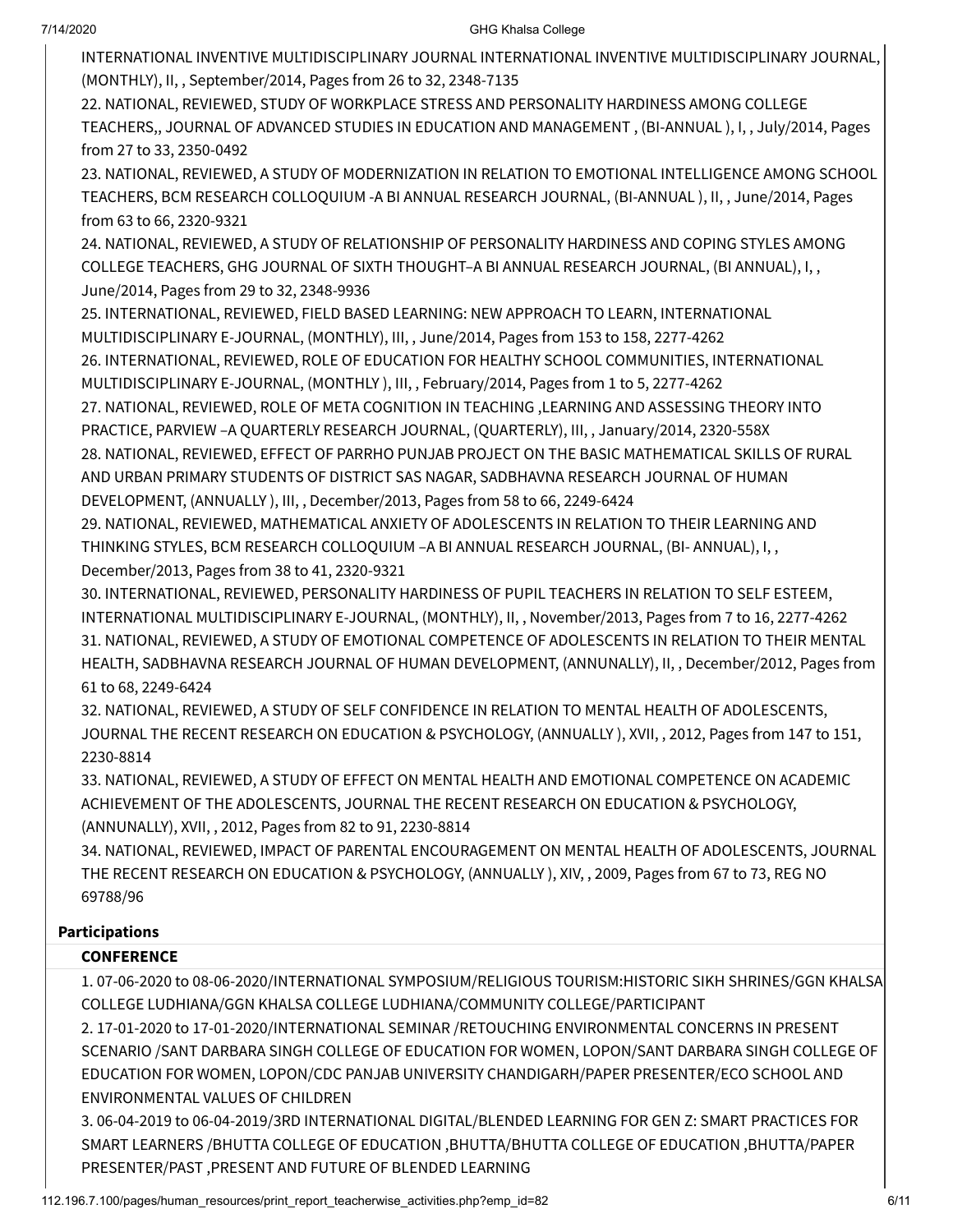4. 19-03-2016 to 19-03-2016/NATIONAL LEVEL SEMINAR /LIFE SKILL EDUCATION: EQUIPPING FOR LIFE/MATA SAHIB KAUR KHALSA COLLEGE GIRLS COLLEGE OF EDUCATION, DHAMOMAJRA,PATIALA/MATA SAHIB KAUR KHALSA COLLEGE GIRLS COLLEGE OF EDUCATION, DHAMOMAJRA,PATIALA/CTE/PAPER PRESENTER/LIFE SKILL EDUCATION-NEED OF THE **HOUR** 

5. 05-04-2015 to 06-04-2015/NATIONAL /ENRICHING EDUCATION SCULPTING HUMANE PROFESSIONALS/BOMBAY TEACHER'S TRAINING COLLEGE ,HYDERABAD/BOMBAY TEACHER'S TRAINING COLLEGE ,HYDERABAD/PAPER PRESENTER/PROFESSIONAL PREPARATION OF TEACHER EDUCATORS-A CRITICAL ANALYSIS

6. 09-03-2015 to 09-03-2015/NATIONAL LEVEL AND CTE AN/SCHOOL EDUCATION: UNIVERSALIZATION AND QUALITY CONCERNS/SGTB COLLEGE OF EDUCATION, SEH-KE ,MALERKOTLA/SGTB COLLEGE OF EDUCATION, SEH-KE ,MALERKOTLA/CTE/PAPER PRESENTER/FINANCIAL SUPPORT THE RIGHT TO EDUCATION FOR SARVA SHIKSHA ABHIYAN 7. 03-03-2015 to 04-03-2015/INTERNATIONAL /TRENDS AND INNOVATIVE PRACTICES IN EDUCATION: FUTURE AND IMPLICATIONS/RAMGARHIA COLLEGE OF EDUCATION, PHAGWARA/RAMGARHIA COLLEGE OF EDU, PHAGWARA/ALPHA GLOBAL ENTERPRISES/PAPER PRESENTER/IMPROVE EDUCATION SYSTEM THROUGH ASSESSMENT, INNOVATION AND EVALUATION

8. 21-03-2014 to 21-03-2014/NATIONAL LEVEL/REDESIGNING CLASSROOM ENVIRONMENT :ROAD TO REFORM/INDO GLOBAL COLLEGE OF EDU,ABHIPUR, MOHALI/INDO GLOBAL COLLEGE OF EDU,ABHIPUR, MOHALI/INDIAN COUNCIL OF SOCIAL SCIENCE AND RESEARCH/PAPER PRESENTER/DIFFERENTIATING CLASSROOM INSTRUCTION: RETHINKING TRADITIONAL PRACTICES

9. 21-02-2014 to 22-02-2014/INTERNATIONAL /CHALLENGES FOR LEARNING PROFESSIONALS –NEW DIRECTIONS/PARTAP COLLEGE OF EDUCATION, LUDHIANA/PARTAP COLLEGE OF EDUCATION,

LUDHIANA/INTERNATIONAL PROFESSIONAL DEVELOPMENT ASSOCIATION , U.K./PAPER PRESENTER/ROLE OF META COGNITION IN TEACHING ,LEARNING AND ASSESSING THEORY INTO PRACTICE

10. 22-11-2013 to 24-11-2013/INTERNATIONAL /ROLE OF STATUTORY BODIES IN QUALITY ASSURANCE OF TEACHER EDUCATION: A GLOBAL PERSPECTIVE /KHALSA COLLEGE OF EDUCATION, AMRITSAR/KHALSA COLLEGE OF EDUCATION, AMRITSAR/INDIAN ASSOCIATION OF TEACHER EDUCATION/PAPER PRESENTER/QUALITY ASSURANCE IN TEACHER EDUCATION –GLOBAL PERSPECTIVES

11. 28-01-2008 to 30-01-2008/INTERNATIONAL /INTERNATIONALIZING HIGHER EDUCATION/LOVELY PROFESSIONAL UNIVERSITY, PHAGWARA/LOVELY PROFESSIONAL UNIVERSITY, PHAGWARA/PAPER PRESENTER/TEACHER EDUCATION

## EXTENSION LECTURE

1. 16-07-2016/MAHARAJA RANJIT SINGH PUNJAB POLICE ACADEMY PHILLAUR/TEACHING STYLES AND TEACHING **STRATEGIES** 

2. 23-02-2016/MAHARAJA RANJIT SINGH PUNJAB POLICE ACADEMY PHILLAUR/DIFFERENT TYPES OF TEACHING METHODS

3. 22-07-2015/MAHARAJA RANJIT SINGH PUNJAB POLICE ACADEMY PHILLAUR/DIFFERENT TYPES OF METHODS OF TEACHING

4. 16-01-2015/MAHARAJA RANJIT SINGH PUNJAB POLICE ACADEMY PHILLAUR/ DIFFERENT TYPES OF METHODS OF TEACHING

5. 27-01-2014/DIPS COLLEGE OF EDUCATION,RAEEA MORR, TANDA/WORKSHOP ON LESSON PLANNING –SKILLS AND **TECHNIQUES** 

6. 04-06-2013/R.S. MODEL SR. SEC. SCHOOL, SHASTRI NAGAR LDH/DELIVERED A LECTURE ON REMEDIAL TEACHING

# SEMINAR

1. 10-07-2020 to 11-07-2020/NATIONAL WEBINAR/LEARNING MANAGEMENT STSYEM/GHG KHALSA COLLEGE OF EDUCATION, GURUSAR SADHAR/GHG KHALSA COLLEGE OF EDUCATION, GURUSAR SADHAR/ ORGANIZER COMMITTEE MEMBER

2. 07-07-2020 to 08-07-2020/INTERNATIONAL WEBINAR/MENTAL HEALTH AND WELL-BEING DURING PANDEMIC AND POST COVID 19 /GHG KHALSA COLLEGE OF EDUCATION, GURUSAR SADHAR/GHG KHALSA COLLEGE OF EDUCATION, GURUSAR SADHAR/PARTICIPATION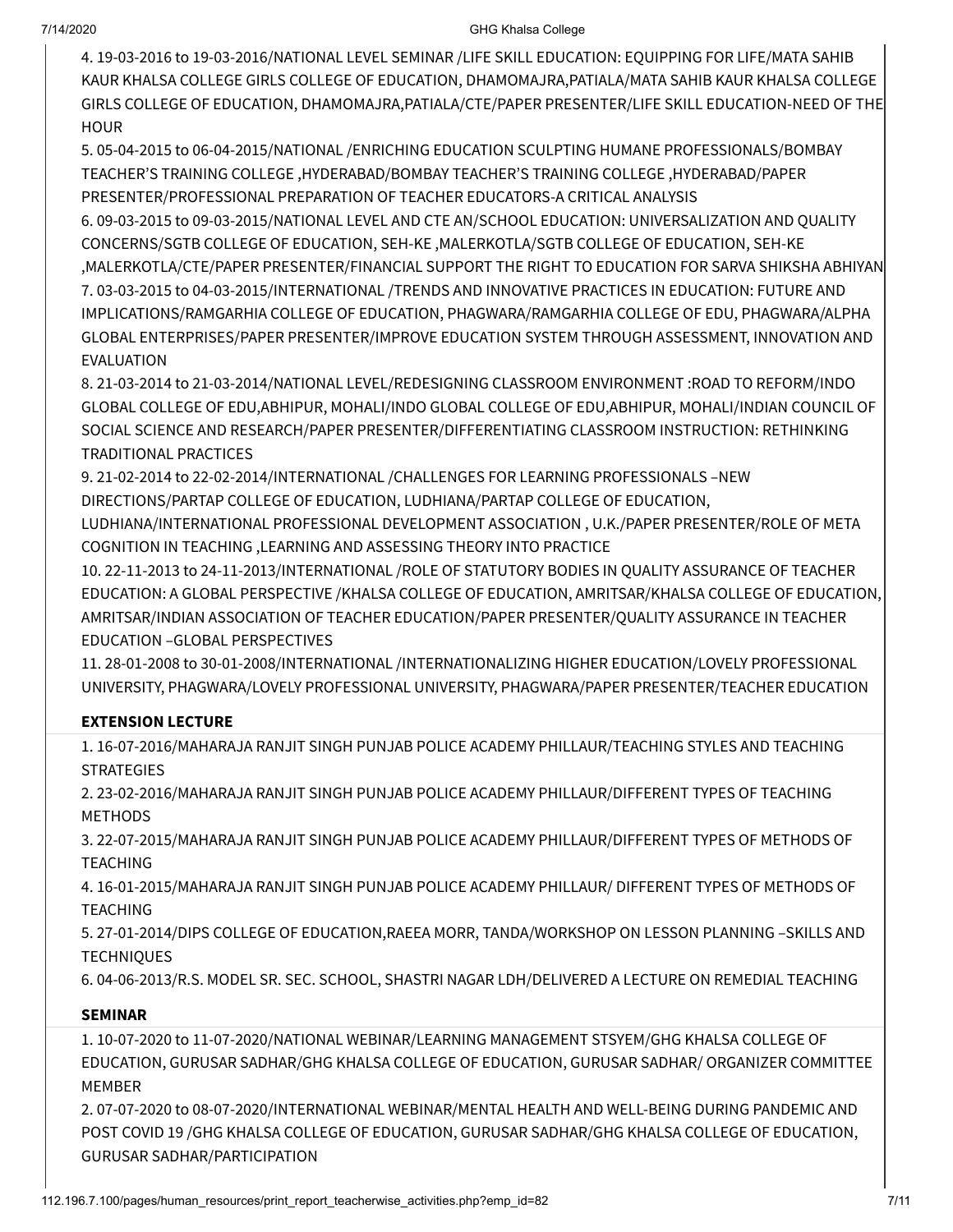3. 21-06-2020 to 21-06-2020/INTERNATIONAL WEBINAR/ROLE OF YOGA IN MITIGATING ANXIETY, DEPRESSION AND STRESS/SANT DARBARA SINGH COLLEGE OF EDUCATION FOR WOMEN, LOPON/SANT DARBARA SINGH COLLEGE OF EDUCATION FOR WOMEN, LOPON/PARTICIPATION

4. 09-06-2020 to 09-06-2020/INTERNATIONAL WEBINAR/JIVAN SEHAJ SUHELA/LALA LAJPAT RAI MEMORIAL COLLEGE OF EDUCATION , DHUDIKE/LALA LAJPAT RAI MEMORIAL COLLEGE OF EDUCATION , DHUDIKE/PRESENTED E-POSTER/JIVAN SEHAJ SUHELA

5. 01-06-2020 to 06-06-2020/NATIONAL WEBINAR SERIES/KNOWLEDGE GENERATION IN EDUCATION DURING COVID-19 PANDEMIC-QUALITATIVE RESEARCH/BOMBAY TEACHERS' TRAINING COLLEGE COLABA ,MUMBAI IN COLLABORATION WITH DEPT OF EDU ,UNIVERSITY OF /BOMBAY TEACHERS' TRAINING COLLEGE COLABA ,MUMBAI IN COLLABORATION WITH DEPT OF EDU ,UNIVERSITY OF /PARTICIPATION

6. 29-05-2020 to 29-05-2020/INTERNATIONAL /POST COVID CHALLENGES BEFORE INDIAN EDUCATION SYSTEM /MM MODI COLLEGE ,PATIALA/MM MODI COLLEGE ,PATIALA/COUNCIL FOR TEACHER EDUCATION FOUNDATION/PARTICIPANT

7. 12-05-2020 to 16-05-2020/NATIONAL WEBINAR SERIES/KNOWLEDGE GENERATION IN EDUCATION DURING COVID-19 PANDEMIC/BOMBAY TEACHERS' TRAINING COLLEGE COLABA ,MUMBAI IN COLLABORATION WITH DEPT OF EDU ,UNIVERSITY OF /BOMBAY TEACHERS TRAINING COLLEGE,MUMBAI/PARTICIPATION

8. 08-05-2020 to 08-05-2020/NATIONAL LEVEL WEBINAR/IMPORTANCE OF YOGA IN THE AGE OF COVID 19/BOMBAY TEACHERS TRAINING COLLEGE,MUMBAI/BOMBAY TEACHERS TRAINING COLLEGE,MUMBAI/IQAC /PARTICIPANT/BTTC WEBINAR SERIES

9. 08-05-2020 to 09-05-2020/INTERNATIONAL WEBINAR/THE ROLE OF E-LEARNING DURING LOCKDOWN: ACADEMIC CHALLENGES AND THE ROAD AHEAD/PATNA WOMEN'S COLLEGE,PATNA/PATNA WOMEN'S COLLEGE,PATNA/IQAC /PARTICIPANT

10. 07-05-2020 to 07-05-2020/NATIONAL LEVEL WEBINAR/EYE: IS THERE EVER A LOCKDOWN/BOMBAY TEACHERS TRAINING COLLEGE,MUMBAI/BOMBAY TEACHERS TRAINING COLLEGE,MUMBAI/IQAC /PARTICIPANT/BTTC WEBINAR SERIES

11. 06-05-2020 to 06-05-2020/NATIONAL LEVEL WEBINAR/HANDLING STRESS DURING LOCKDOWN PERIOD/BOMBAY TEACHERS TRAINING COLLEGE,MUMBAI/BOMBAY TEACHERS TRAINING COLLEGE,MUMBAI/IQAC /PARTICIPANT/BTTC WEBINAR SERIES

12. 04-05-2020 to 04-05-2020/NATIONAL LEVEL WEBINAR/MINDFUL EATING DURING COVID 19 PANDEMIC/BOMBAY TEACHER'S TRAINING COLLEGE ,MUMBAI /BOMBAY TEACHERS TRAINING COLLEGE,MUMBAI/IQAC /PARTICIPANT/BTTC WEBINAR SERIES

13. 03-05-2020 to 03-05-2020/NATIONAL LEVEL WEBINAR/LEARN ORGANICALLY, THE COMMYOUNICATION SKILLS /BOMBAY TEACHERS TRAINING COLLEGE,MUMBAI/BOMBAY TEACHERS TRAINING COLLEGE,MUMBAI/IQAC /PARTICIPANT/BTTC WEBINAR SERIES

14. 02-05-2020 to 02-05-2020/NATIONAL LEVEL WEBINAR/MENDELEY-REFERENCE MANAGEMENT TOOL/BOMBAY TEACHERS TRAINING COLLEGE,MUMBAI/BOMBAY TEACHERS TRAINING COLLEGE,MUMBAI/IQAC /PARTICIPANT 15. 02-05-2020 to 02-05-2020/NATIONAL WEBINAR/LEARNING MANAGEMENT SYSTEM /BOMBAY TEACHER'S TRAINING COLLEGE ,MUMBAI /BOMBAY TEACHERS TRAINING COLLEGE IQAC/IQAC /PARTICIPANT/BTTC WEBINAR SERIES 16. 21-04-2020 to 23-06-2020/NATIONAL WEBINAR SERIES/TEACHING AND LEARNING CONSORTIUM 2020 WEBINAR SERIES/UNIVERSITY OF MUMBAI /UNIVERSITY OF MUMBAI /PARTICIPATION

17. 17-04-2020 to 18-04-2020/INTERNATIONAL /ONLINE MOODLEMOOT INDIA 2020/MOODLE MEET/MOODLE/ATTENING 18. 03-09-2019 to 04-09-2019/NATIONAL SEMINAR CUM WORK/ARTISTRY IN TEACHING: EXPLORING THE UNEXPLORED /GHG KHALSA COLLEGE OF EDUCATION, GURUSAR SADHAR/GHG KHALSA COLLEGE OF EDUCATION, GURUSAR SADHAR/IN COLLABORATION WITH BOMBAY TEACHERS' TRAINING COLLEGE BOMBAY/ATTENDED

19. 01-03-2019 to 02-03-2019/NATIONAL /EMPOWERING YOUTH AS PEACE BUILDERS/MALWA CENTRAL COLLEGE OF EDUCATION ,CIVIL LINES,LDH/MALWA CENTRAL COLLEGE OF EDUCATION ,CIVIL LINES,LDH/ICSSR DELHI/PAPER PRESENTER/ROLE OF YOUTH IN PEACE BUILDING THROUGH MEDIA

112.196.7.100/pages/human\_resources/print\_report\_teacherwise\_activities.php?emp\_id=82 8/11 20. 09-02-2019 to 09-02-2019/NATIONAL LEVEL SEMINAR /NEW POLICIES OF NCTE: FUTURE OF TEACHER EDUCATION IN INDIA /GHG KHALSA COLLEGE OF EDUCATION, GURUSAR SADHAR/GHG KHALSA COLLEGE OF EDUCATION, GURUSAR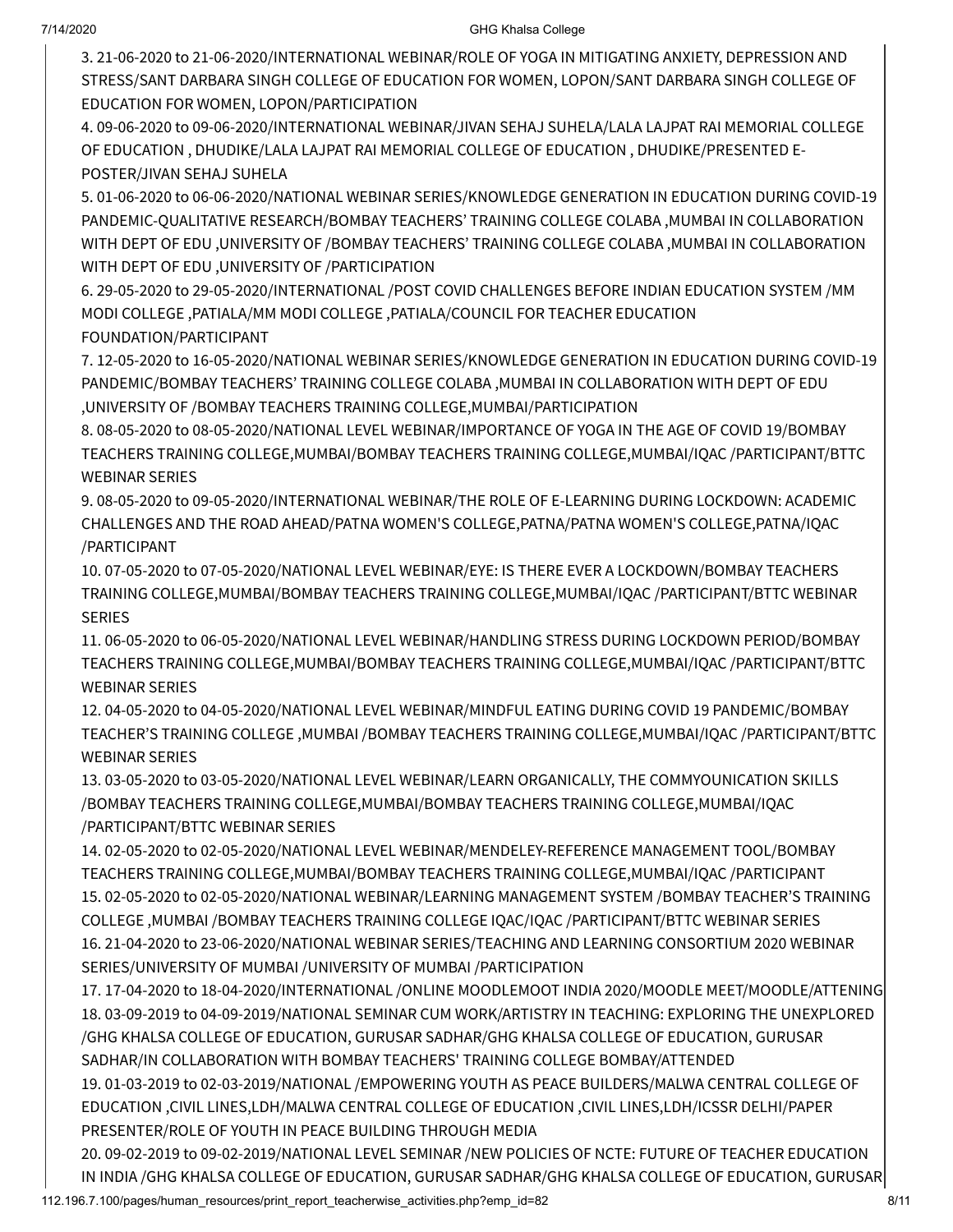SADHAR/CDC/DELEGATE/TEACHING AND LEARNING FOR SUSTAINABLE FUTURE(POSTER FORM) 21. 09-02-2019 to 09-02-2019/NATIONAL LEVEL SEMINAR /NEW POLICIES OF NCTE: FUTURE OF TEACHER EDUCATION IN INDIA /GHG KHALSA COLLEGE OF EDUCATION, GURUSAR SADHAR/GHG KHALSA COLLEGE OF EDUCATION, GURUSAR SADHAR/CDC/PAPER PRESENTER/TEACHING AND LEARNING FOR SUSTAINABLE FUTURE(POSTER FORM) 22. 02-02-2019 to 02-02-2019/NATIONAL LEVEL SEMINAR /EDUCATIONAL EMPOWERMENT AND TEACHER SUSTAINABILITY /SBHSM KHALSA COLLEGE OF EDUCATION,MAHILPUR /SBHSM KHALSA COLLEGE OF EDUCATION,MAHILPUR /DCDC, PU, CHD./PAPER PRESENTER/ACADEMIC PROCRASTINATION AMONG UNDERGRADUATE STUDENTS OF DIFFERENT STREAMS-A STUDY

23. 21-04-2018 to 21-04-2018/NATIONAL LEVEL SEMINAR /RETHINKING TEACHER EDUCATION /DAN COLLEGE OF EDUCATION, NAWASAHAR /DAN COLLEGE OF EDUCATION, NAWASAHAR /PAPER PRESENTER/TEACHER EDUCATION POLICIES IN GLOBAL CONTEXT

24. 16-02-2018 to 16-02-2018/NATIONAL LEVEL SEMINAR /EDUCATION INDUCED DEVELOPMENT /GTB KHALSA COLLEGE OF EDUCATION ,DASUYA/GTB KHALSA COLLEGE OF EDUCATION ,DASUYA/CDC PU CHD./PAPER PRESENTER/EDUCATION AND WOMAN EMPOWERMENT

25. 08-04-2016 to 30-11--0001/NATIONAL LEVEL SEMINAR /WOMEN EMPOWERMENT AND SOCIAL DEVELOPMENT /GHG KHALSA COLLEGE GURUSAR SADHAR/GHG KHALSA COLLEGE GURUSAR SADHAR/NATIONAL COMMISSION FOR WOMEN, GOVT. OF INDIA/ATTENDED

26. 05-03-2015 to 05-03-2015/NATIONAL LEVEL SEMINAR /TRANSFORMING TEACHER EDUCATION IN CHANGING SCENARIO/GHG KHALSA COLLEGE OF EDUCATION, GURUSAR SADHAR/GHG KHALSA COLLEGE OF EDUCATION, GURUSAR SADHAR/PAPER PRESENTER/POLICY PERSPECTIVES FOR IMPLEMENTATION OF TWO YEARS M.ED PROGRAMME

27. 27-01-2015 to 27-01-2015/NATIONAL LEVEL SEMINAR /REVITALIZING TEACHER EDUCATION-NEED OF THE HOUR /DM COLLEGE OF EDUCATION, MOGA/DM COLLEGE OF EDUCATION, MOGA/IQAR/PAPER PRESENTER/CONSTRUCTIVISM IN TEACHER EDUCATION-FUNCTION PERFORMED BY NCTE

28. 24-01-2015 to 24-01-2015/NATIONAL LEVEL SEMINAR /TEACHING STRATEGIES –THERE DESIGNS AND INNOVATIVE PRACTICES IN TEACHING /GOBINDGARH COLLEGE OF EDUCATION ,ALOUR,KHANNA/GOBINDGARH COLLEGE OF EDUCATION ,ALOUR,KHANNA/CDC/PAPER PRESENTER/EFFECT OF CAM ON ACADEMIC ACHIEVEMENT AND ATTITUDE OF IX GRADE STUDENTS

29. 06-12-2014 to 06-12-2014/NATIONAL LEVEL SEMINAR /FUTURE PERSPECTIVES FOR EXCELLENCE IN TEACHER EDUCATION /GN COLLEGE OF EDU FOR WOMAN ,KAPURTHALA/GN COLLEGE OF EDU FOR WOMAN ,KAPURTHALA/IQAR/PAPER PRESENTER/PERCEPTIONS ABOUT TEACHER AND TEACHER'S EDUCATION: A VIEW OF VERMA COMMITTEE

30. 12-09-2014 to 13-09-2014/NATIONAL LEVEL SEMINAR /VALUE CRISIS- A CHALLENGE FOR EDUCATION/LLRM COLLEGE OF EDU,DHUDIKE/LLRM COLLEGE OF EDU,DHUDIKE/IN COLLABORATION WITH ICSSR DELHI/PAPER PRESENTER/ASSEMBLING YOUTH FOR COMMUNITY : ENGAGEMENT THROUGH PEACE EDUCATION 31. 20-03-2014 to 21-03-2014/NATIONAL /CONTINUOUS AND COMPREHENSIVE EVALUATION: A PARADIGM SHIFT IN ASSESSMENT SYSTEM/DESH BHAGAT UNIVERSITY, FACULTY OF EDUCATION MANDI GOBINDGARH/DESH BHAGAT UNIVERSITY, FACULTY OF EDUCATION MANDI GOBINDGARH/ICSSR DELHI/PAPER PRESENTER/CONTINUOUS AND COMPREHENSIVE EVALUATION: AN OVERVIEW

32. 19-03-2014 to 19-03-2014/NATIONAL /LEARNING TO TEACH: PREPARATION AND QUALITY DELIVERANCE/DEV SAMAJ COLLOGE OF EDUCATION ,CHANDIGARH /DEV SAMAJ COLLOGE OF EDUCATION ,CHANDIGARH /ICSSR CHD/PAPER PRESENTER/PROFESSIONAL LEARNING OF TEACHERS THROUGH PEDAGOGICAL CONTENT KNOWLEDGE 33. 11-03-2014 to 11-03-2014/NATIONAL /AN IDEAL SOCIETY: QUEST FOR EXCELLENCE/RIMT COLLEGE OF EDUCATION, MANDI GOBINDGARH/RIMT COLLEGE OF EDUCATION, MANDI GOBINDGARH/PAPER PRESENTER/SEX SELECTIVE ABORTION AND SON PREFERENCE: HARD FACTS AND TIME TO CHANGE

34. 07-03-2014 to 08-03-2014/NATIONAL /GLOBAL ETHICS FOR PEACE AND SECURITY SEARCHING FOR A NEW PARADIGM OF LIVING TOGETHER /SHAVILAK COLLEGE OF EDUCATION, MOHALI/SHAVILAK COLLEGE OF EDUCATION, MOHALI/ICSSR,CHD/PAPER PRESENTER/LEARNING TO LIVE TOGETHER

112.196.7.100/pages/human\_resources/print\_report\_teacherwise\_activities.php?emp\_id=82 9/11 35. 07-03-2014 to 07-03-2014/NATIONAL /RIGHT TO EDUCATION-CHALLENGES AND IMPLEMENTATION /GURU NANAK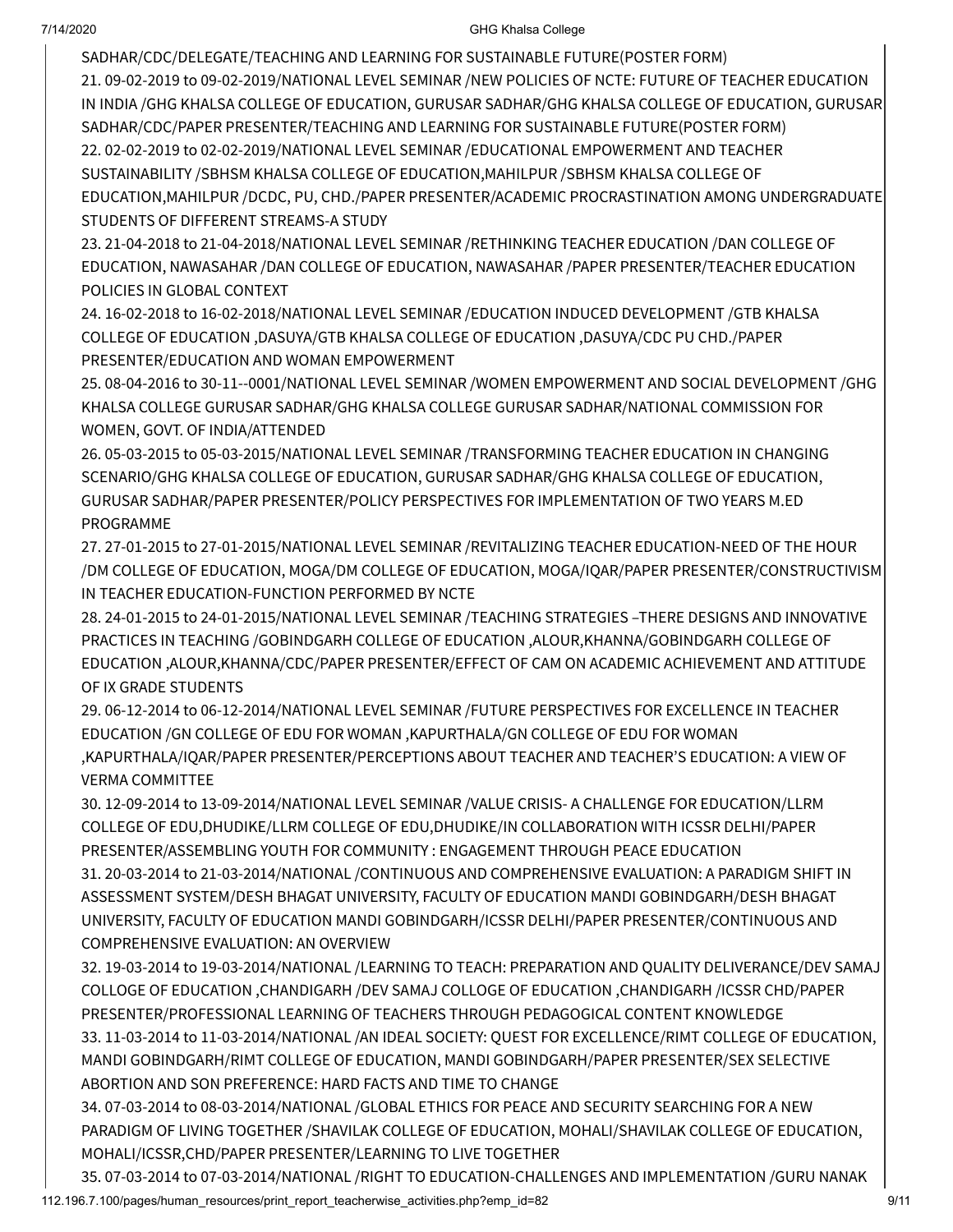COLLEGE OF EDUCATION ,GOPALPUR/GURU NANAK COLLEGE OF EDUCATION ,GOPALPUR/ICSSR,CHD/PAPER PRESENTER/ISSUES AND CHALLENGES IN RIGHT TO EDUCATION

36. 03-03-2014 to 04-03-2014/NATIONAL /QUALITY CONCERNS IN TEACHER EDUCATION /MGN COLLEGE OF EDUCATION ,JALANDHAR/MGN COLLEGE OF EDUCATION ,JALANDHAR/IQAC AND ALUMNI ASSOCIATION /PAPER PRESENTER/BARRIERS TO ADMITTANCE INCLUSION EDUCATION IN INDIA: A CHALLENGE AND SUCCESS IN THE PATH OF INCLUSIVE EDUCATION.

37. 01-03-2014 to 01-03-2014/NATIONAL /QUALITY ASSURANCE IN HIGHER EDUCATION VIS –A-VIS HUMAN RESOURCE DEVELOPMENT :PERSPECTIVES AND CHALLENGES /DESH BHAGAT COLLEGE OF EDUCATION, BAREWAL/DESH BHAGAT COLLEGE OF EDUCATION, BAREWAL/COLLABORATION WITH CTE/PAPER PRESENTER/FACULTY DEVELOPMENT PROGRAMME: STEP TOWARD PROVIDING QUALITY EDUCATION

38. 11-02-2014 to 11-02-2014/NATIONAL /INTEGRATING TEACHER EDUCATION WITH TECHNOLOGICAL ADVANCES /MATA SAHIB KAUR KHALSA GIRLS COLLEGE OF EDUCATION, PATIALA /MATA SAHIB KAUR KHALSA GIRLS COLLEGE OF EDUCATION, PATIALA /PAPER PRESENTER/BARRIERS IN IMPLEMENTATION OF E-LEARNING

39. 08-02-2014 to 08-02-2014/NATIONAL /EVOLVE HER –EMPOWERING WOMEN FROM THE INSIDE OUT/BABE KE COLLEGE OF EDUCATION MUDKI, FEROZEPUR/BABE KE COLLEGE OF EDUCATION MUDKI, FEROZEPUR/CDC/PAPER PRESENTER/THE THEORETICAL AND PRACTICAL BASES OF EMPOWERMENT

40. 30-11-2013 to 30-11-2013/NATIONAL /INCLUSIVE EDUCATION-VISION TO PRACTICE/LLRM COLLEGE OF EDUCATION, DHUDIKE, MOGA/LLRM COLLEGE OF EDUCATION, DHUDIKE, MOGA/CDC & IQAC/PAPER PRESENTER/TEACHER EDUCATION FOR THE DEVELOPMENT OF INCLUSIVE PRACTICE

41. 13-11-2013 to 14-11-2013/NATIONAL /PARADIGMS OF TEACHER EDUCATION IN PRESENT CONTEXT/S.K. COLLEGE OF EDUCATION FOR GIRLS ,MOGA/S.K. COLLEGE OF EDUCATION FOR GIRLS ,MOGA/IQAC /PAPER PRESENTER/REDESIGNING OF TEACHER EDUCATION IN THE MULTICULTURAL CONTEXT

42. 09-11-2013 to 09-11-2013/RURAL SCIENCE CONGRESS/RURAL SCIENCE CONGRESS UNDER THE AEGIS OF CHANDIGARH AND PATIALA CHAPTER/DASHMESH GIRLS COLLEGE OF EDUCATION BADAL/DASHMESH GIRLS COLLEGE OF EDUCATION BADAL/INDIAN SCIENCE CONGRESS ASSOCIATION/ATTENDED

43. 30-09-2013 to 30-09-2013/STATE/REVISED PANJAB UNIVERSITY B.ED CURRICULUM/B.C.M COLLEGE OF EDUCATION, LUDHIANA/B.C.M COLLEGE OF EDUCATION, LUDHIANA/RESOURCE PERSON AND ORGANIZER COMMITTEE MEMBER/SCHOOL EXPERIENCE PROGRAMME COMPONENT I(A) OF B.ED SYLLABUS

44. 21-03-2013 to 21-03-2013/NATIONAL /CHALLENGES FOR SUSTAINABLE DEVLOPMENT AND QUALITY ASSURANCE IN EDUCATION/MOGA COLLEGE OF EDUCATION FOR GIRLS, GHALL KALAN, MOGA/MOGA COLLEGE OF EDUCATION FOR GIRLS, GHALL KALAN, MOGA/PUNJAB STATE COUNCIL FOR SCIENCE AND TECHNOLOGY/PAPER PRESENTER/QUALITY EDUCATION FOR SUSTAINABLE DEVELOPMENT IN CURRENT CONTEXT AND THEIR FUTURE OPPORTUNITIES 45. 15-03-2013 to 15-03-2013/NATIONAL /TRANSFORMING THE YOUTH FROM SOURCE TO RESOURCE: AN AWAKENING CALL FOR US /INDOGLOBAL COLLEGE OF EDUCATION ABIPUR, MOHALI/INDOGLOBAL COLLEGE OF EDUCATION ABIPUR, MOHALI/PAPER PRESENTER/DRUG ADDICTION AMONG YOUTH: CAUSES AND REMEDIAL MEASURES 46. 08-03-2013 to 09-03-2013/NATIONAL /QUALITY CULTURE IN EDUCATION/B.C.M. COLLEGE OF EDUCATION, LUDHIANA/B.C.M. COLLEGE OF EDUCATION, LUDHIANA/NAAC/PAPER PRESENTER/REFLECTION AS A VITAL TOOL FOR NAVIGATING LIFE IN TODAY'S CLASSROOM

47. 11-02-2013 to 11-02-2013/NATIONAL /EXCELLENCE IN TEACHER EDUCATION –PERSPECTIVES AND STRATEGIES /G.H.G. KHALSA COLLEGE OF EDUCATION GURUSAR SADHAR LUDHIANA/G.H.G. KHALSA COLLEGE OF EDUCATION GURUSAR SADHAR LUDHIANA/CDC/PAPER PRESENTER/ASSURANCE AND EMPLOYMENT GENERATION IN TEACHER EDUCATION

48. 27-03-2010 to 27-03-2010/NATIONAL /NURTURING RESEARCH CULTURE /B.C.M COLLEGE OF EDUCATION, LUDHIANA/B.C.M COLLEGE OF EDUCATION, LUDHIANA/ PANJAB UNIVERSITY CHANDIGARH/PARTICIPATE 49. 15-03-2008 to 15-03-2008/STATE/MENTAL HEALTH –EMERGENT NEED OF THE SOCIETY /MOGA COLLEGE OF EDUCATION, GHAL KALAN, MOGA/MOGA COLLEGE OF EDUCATION, GHAL KALAN, MOGA/PARTICIPATE 50. 17-01-2008 to 17-01-2008/NATIONAL /TEACHERS EDUCATION –CHALLENGES/G.H.G.KHALSA COLLEGE OF EDUCATION GURUSAR SUDHAR/G.H.G.KHALSA COLLEGE OF EDUCATION GURUSAR SUDHAR/CDC/PAPER PRESENTER/WAYS AND MEANS